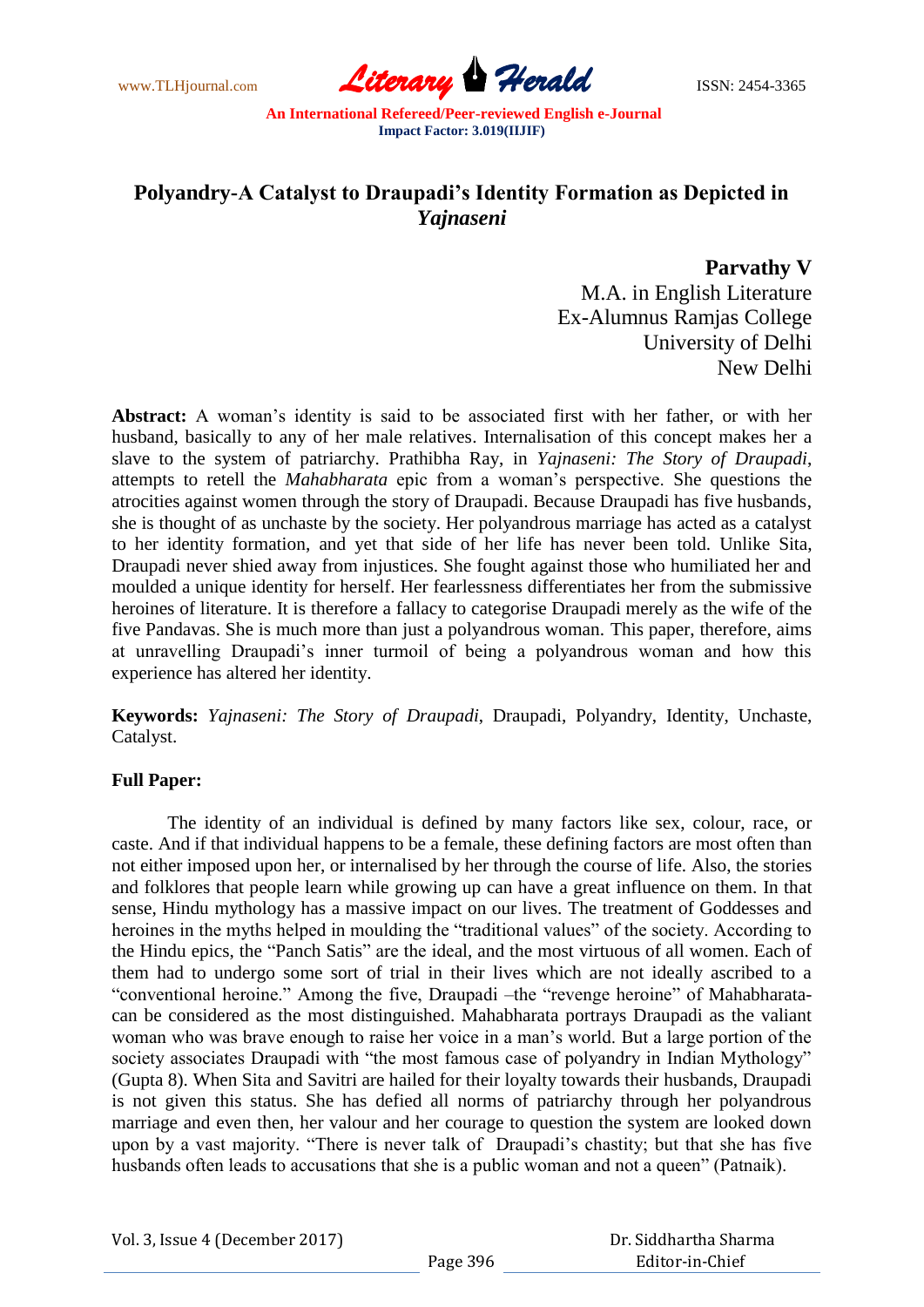

Prathibha Ray, in her novel *Yajnaseni: The Story of Draupadi,"* retells the epic through Draupadi's eyes. The text explores the difficulties that Draupadi had to undergo to preserve "Dharma" and, how she fought against the patriarchal system of that period. "It is a story of a woman in love; a woman who sacrifices herself for the integrity of her family and people. But she gets little in return" (Chandran 2). Over the years, her polyandrous marriage has become a catalyst in the formation of her identity. It will also be interesting to explore the society's take on Draupadi's character and how their perception was adulterated by their prejudices against women.

According to Amy Gutmann, "When people are identified as... male or female, they are stereotyped by gender... and [are] denied a certain individuality that comes of their own distinctive character and freedom to affiliate as they see fit" (Gutmann 1). This statement aptly describes Draupadi's life as the wife of the five Pandavas. Her identity as a woman surpasses everything else that defines her. Through Yajnaseni, Ray strives to bring about a "balanced portrayal" of the character, one which is not overshadowed by the *Mahabharata*. "In the feminist perspective, *Mahabharata* depicts women as a non-entity and totally subservient to man. The epic provides Ray, the context to challenge the patriarchal point of view, which moulds realities, fixes values and limits vision of individual possibilities" (Chandran 1).

Draupadi's characterisation in *Yajnaseni* concentrates on the complicated situations that Draupadi had to face in order to safeguard her Dharma. The text depicts how the patriarchy subtly compels women into submission. Draupadi is unique in the sense that she found her voice and wreaked havocs upon her enemies. At the same time she was intelligent, spirited and submissive. In an age where polygamy was the norm, Draupadi experienced both polyandry and polygyny. Though women before her have had more than one husband, the society of that time tagged Draupadi as a "public woman" thereby tarnishing her name forever.

Being born from the sacrificial fire, Yajnaseni had never experienced childhood. She was born to fulfil her father's vow and to destroy the Kauravas, thereby preserving Dharma. Like Sita, Draupadi's Swayamvar involved an archery contest and she was won by Arjun -the third Pandava brother- who was in the guise of a Brahmin. On their way to the humble abode of the five Brahmin brothers, Draupadi fell in love with Arjun, who was also Krishna's "sakha." But little did she know that destiny had a different plan for her. Draupadi's life falls apart when circumstances make her the wife of all the five Pandava brothers. Yudhishtir, being the eldest and the wisest, gets to make a decision which will not harm either his mother's or his brothers' dharma. Draupadi, however, has no say in this. She was too shocked to react in any way.

The very idea was ridiculous: one woman to live as the wife of five men! There would be no such instance in the world. Why should I silently bear such an insult? Was I a lifeless statue? Lust-crazed by my beauty, bereft of reason and judgment, would these brothers impose upon me their whimsical authority and should I accept that? (Ray 56).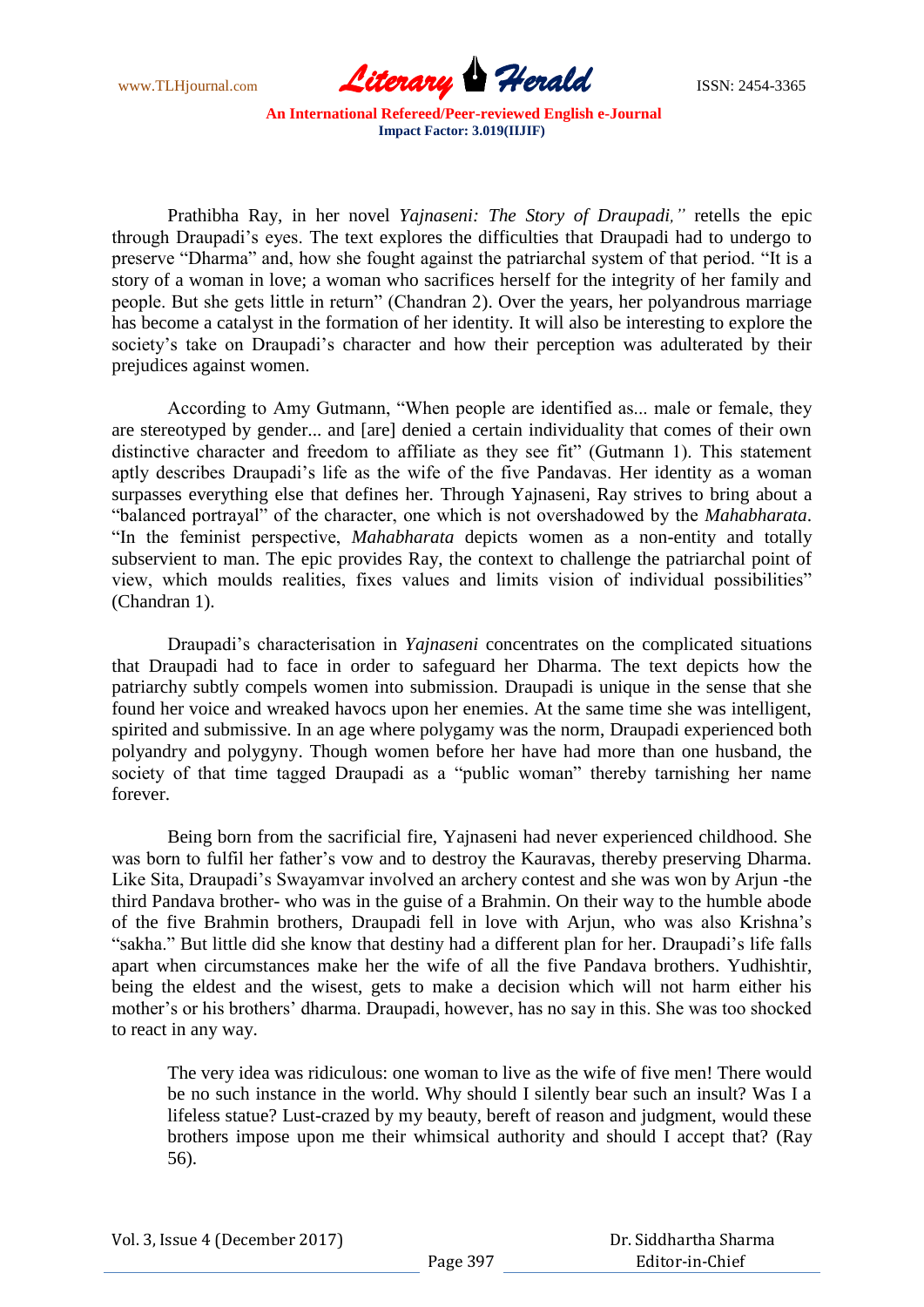www.TLHjournal.com **Literary Herald Herald** ISSN: 2454-3365

But her feelings found no voice. Even Arjun did not dare to contradict his brother's words. "Unwillingly, she lets herself to live with the four brothers of Arjun. She reminds us of the cunning male oppressors who emotionally manipulates women. In a patronizing manner Krishna pins her down to his motive of preserving dharma leaving no way to escape" (Chandran 3). Her greatest woe was that her name "would remain condemned in the history of the world". After she was married to the five Pandavas, it was decided that she will live with each brother for one year and will retain her purity every other year. The people who prescribed these rules never realized that her identity as a woman will be transformed forever, and that she will never be able to get a moment's happiness. Draupadi's "duty" in life from then on was to keep the Pandava brothers "satisfied" because if any one of them felt any displeasure, they will be unable to concentrate on their duties. The logic behind this argument is that a man has no control of his actions unless he is sexually satisfied. The wedding was just a beginning, after that there is the act of actually living with each of the brothers while suppressing her feelings for Arjun. Though bound by Dharma to equally love each of the brothers, Draupadi was actually only in love with Arjun. This "inability" cost her entry to heaven, when she was lying on the foothills of the Himalayas waiting for any one of her husbands to turn back and help her.

The Pandavas were given half of Hastinapur, Khandaprasth, when they returned home. They built an assembly hall with the help of Krishna and, King Yudhishtir conducted an inauguration ceremony inviting the Kauravas for a grand feast. During this time, Kunti had sent Draupadi with a plate loaded with food to Karna as he did not participate in the dinner. But, Karna refused to eat the food made by Draupadi, accusing her of being unchaste due to her polyandrous marriage. Many among the Kauravas looked at her with lust-filled eyes. Throughout the ceremony, Draupadi was treated as if she was a courtesan. What is more remarkable is that none of her husbands seemed to notice all that she had to endure. But her sufferings did not end there. Whenever the Kauravas got a chance to insult her, they did so. They never took in to consideration that she was a living, breathing woman and that her body was hers alone. To them, a woman who sleeps with five people should not have any problem sleeping with another man. Draupadi herself believed that it was natural for her husbands, or for any other men, to have more than one wife. Having many wives never affected a man's masculinity or virtuousness. She, on the other hand, being a woman, was forever under the burden of polyandry through no fault of her own. This shows how internalisation of stereotypes can influence a person's outlook. She sacrificed all her happiness for the sake of keeping her husbands happy. She did so without an ounce of guilt because that was what wives were "supposed" to do; her primary concern was to satisfy her husbands' needs, even if that meant she had to work five times harder. People of that time praised Draupadi for this quality of hers, and she herself revelled in this fact.

I was finished. I had offered myself to the five Pandavas. I had surrendered to my husbands my entire personality and self. I did not have any likes or dislikes of my own. I surrendered myself in the form that any of them wished (Ray 209).

Draupadi's beauty was another reason for her negative image. It was because of her heavenly beauty that all the Pandavas wanted to marry her. Her beauty was the reason for the Kauravas' unending enmity towards the Pandavas. Like today, people criticised the woman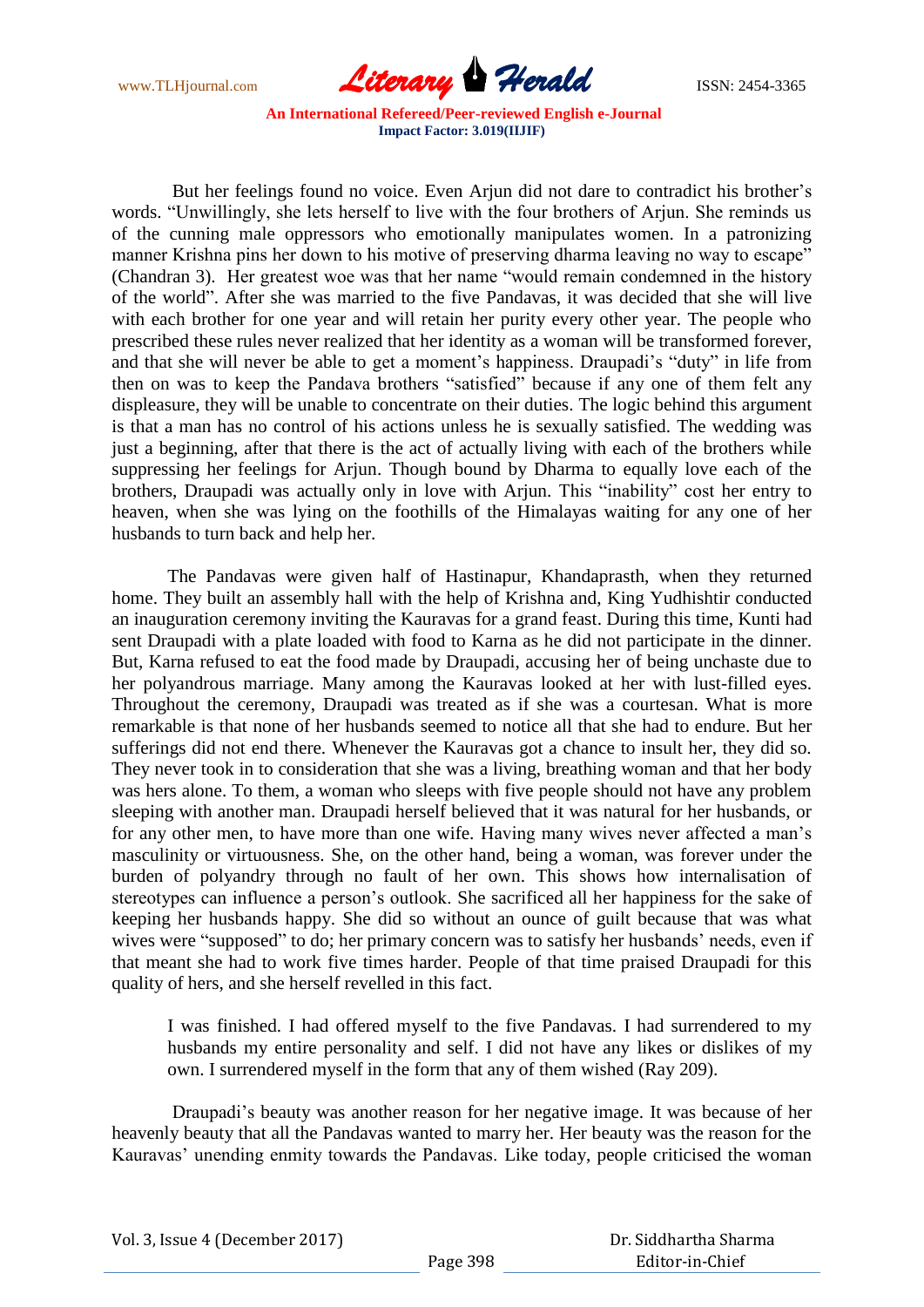

for being too beautiful whereby she stimulated the man's lust. Whatever problems the Pandavas faced, the blame was always on the polyandrous Draupadi.

The Pandavas had transformed the village of Khandaprasth into the beautiful city of Indraprasth. Yudhishtir with Krishna's permission decided to conduct "Rajsuyayajna", by which he will be heralded as the "King-emperor". Jealous of the Pandavas' prosperity and fame, Duryodhan and Shakuni invite Yudhishtir into Hastinapur for a game of dice because they knew that gambling was Yudhishtir's one and only weakness. Even though he knew that this was a trick, Yudhishtir agreed to go. He, along with Draupadi, Kunti, and the other Pandavas set forth to Hastinapur. The game continued for a long time and Yudhishtir lost everything: his palace, his brothers, himself and his wife Draupadi. All of the Pandava brothers were made slaves and were disrobed publicly. Since Draupadi was menstruating, she stayed in a private mansion away from even the shadow of men. As was the custom, she wore only a single piece of cloth and her hair was left loose. She had no idea what was going on in the Assembly Hall. Moments later, one of the attendants came and reported to Draupadi the situation downstairs. She was asked to go downstairs, as per the command of Duryodhan. Unable to digest this statement, Draupadi did not move till she made sure that her husbands and the elders of the Kuru Dynasty had granted permission for this to happen. Filled with despair, she thought: "... was woman merely man's movable or immovable property? (Ray 235)." It was at this moment that Duhshasan came to her chambers and caught hold of her long tresses. He dragged her down to the Assembly Hall in her single piece of cloth in front of all the Elders, the Kauravas and the Pandavas, and the spectators who have come to see the game. She pleaded with the Elders for justice, but they had none to offer. When Bhim raised his voice against Yudhishtir's twisted version of dharma, Arjun silenced him by saying that talking against their brother was against their dharma. So, the five husbands watched Draupadi being insulted and did not utter a single word in her defence. Duhshasan then began to disrobe Draupadi of her single piece of cloth. Unable to contain her anguish, Draupadi called out to everyone in the vicinity:

Such a gross outrage on womanhood will never be wiped out in history. The descendants of this country will blame the Kuru king for this. This lawless, gross injustice and tyranny of the Kuru clan will demean the entire male sex for all time. It will outrage all the chaste women of the Bharat dynasty and the entire female sex on earth. For this insult there is no forgiveness, for this sin there is no expiation. (Ray 242)

All the while Duryodhan was slapping his thigh, inviting her to sit on his lap. Seeing this, Bhim vowed to shatter Duryodhan's thigh and Draupadi vowed to leave her hair loose until she can wet it with Duhshasan's blood. For the first time in the history, a woman accuses her Elders; she seeks vengeance against her oppressors. This episode acted as a catalyst in changing Draupadi's relationship with her husbands. She now realizes that her honour is only secondary to them and she comes out as a ferocious woman who was ready to fight her own war:

When Duhshasan dragged me by the hair into the hall, I was then menstruating, wearing a single piece of cloth. I, the wife of Pandavas ... My valiant husbands remained mute spectators....I do not know where Bhim and Arjun's prowess and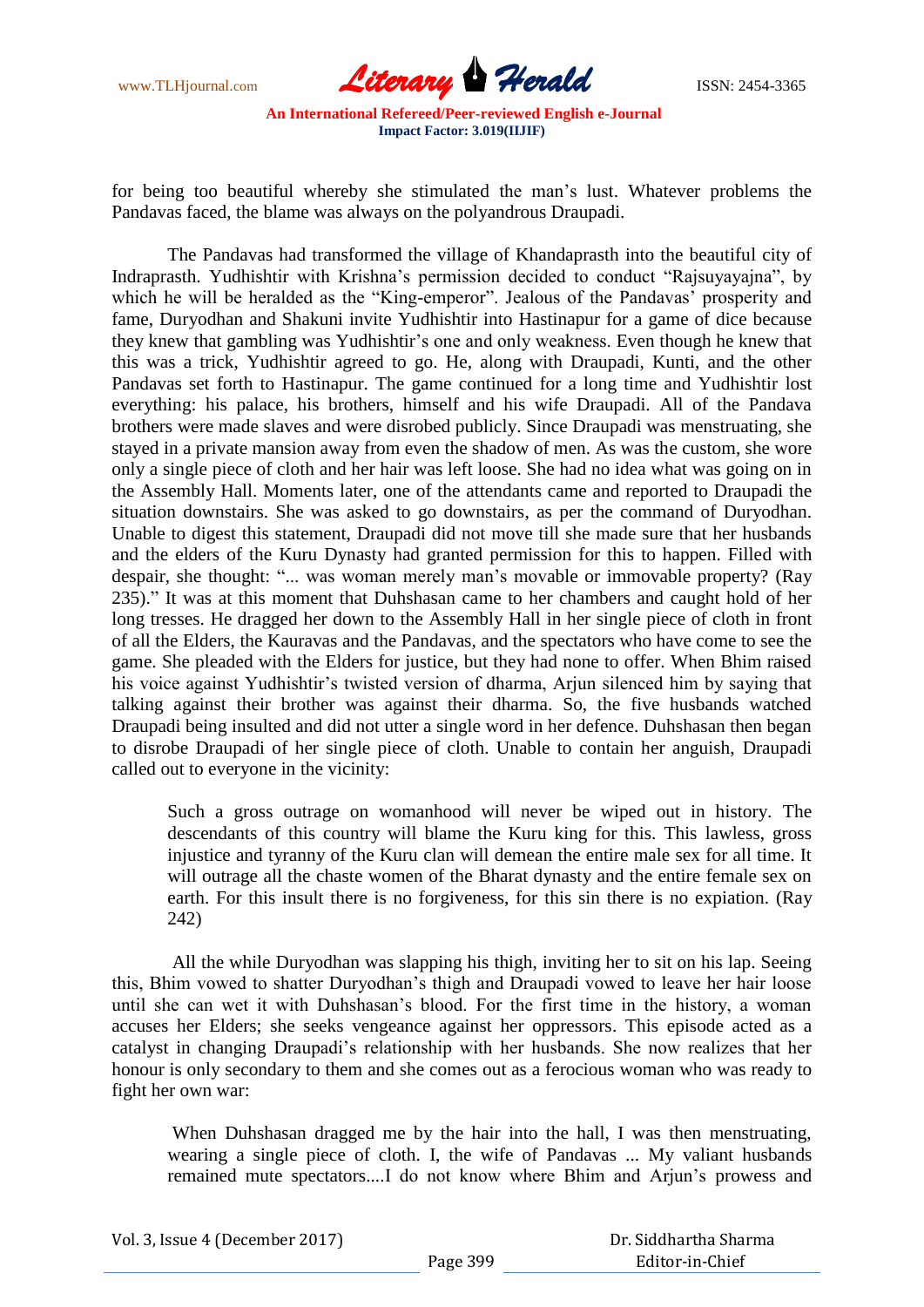

valour had disappeared. Yudhishtir's humility and devotion to dharma- is that what it was? (Ray 249).

In the great Kurukshetra War, Draupadi sought her vengeance and tied her hair with Duhshasan's blood. Till then, for more than thirteen years, she had kept her tresses untied. The war brought losses to both the sides and she lost her five sons and Abhimanyu in the war. Overcome by grief, the Pandavas and Draupadi decided to climb the Himalayas to attain "swarg." On their way, Draupadi slips and falls on the foothills of the Himalayas, and none of her husbands cared to look back. She realizes that all her life was a farce:

If man suffers the consequences of his own deeds, then offering myself at the feet of five husbands for the sake of preserving dharma, why did I have to bear the burden of the whole world's mockery, sneers, innuendos, abuse, scorn and slander.... How will these people appreciate that five-husbanded Draupadi had to burn inch by inch in the cause of chastity? Then the heroine of Hastinapur, Draupadi, will become a condemned soul, the heroine of a tale of calumny (Ray 3).

There laid, in the foothills of the Himalayas, the woman who had suffered the greatest injustice of all time, without the protection of her mighty husbands, devoid even of a peaceful death. Draupadi's life is scrutinised even today because of its unique turn of events. But for a woman who has shown courage in times of great distress, she is very much undermined. Her valour has been mistaken for selfishness. It is ironic to note that, there were times in her life, when she was braver than her warrior husbands. Her place in history still remains that of a wife's than of a heroine's.

Ray has given insights into the untold emotions that the heroine might have felt in the course of her life. Most of the time women are sacrificed for protecting the family ties. Her sacrifices, her strengths are never realized. Draupadi is one such woman who tears apart the docile, submissive woman. She revenges, and fights for love and honour. She has done so much to women and to mankind, and still the first thing that people associate her with is her iconoclastic marriage. It overshadows every single achievement of her life. This may be due to the reluctance of patriarchy to accept heroism in a woman. To marry five warrior princes takes an immense amount of courage, and Draupadi did all of that to "fulfil her duties." There have always been prejudices against Draupadi because of her polyandrous marriage, which acted as a catalyst in the formation of her identity. She is often linked with the bold, outspoken women who are looked down upon by the society. Even today, children are named Sita or Savitri, but very seldom are they given Draupadi's name. This is because of the stigma associated with that name. That a woman should or should not marry more than once is her choice. But, to tag her with a negative identity is unfair and downright nonsensical. It is also to be noted that all of Draupadi's husbands had other wives and they are never criticised for that. This shows the society's distorted take on women's identity. Draupadi's extraordinary life is often summed up as the most famous polyandrous life led by a woman and somehow this tarnished her identity in the eyes of the world.